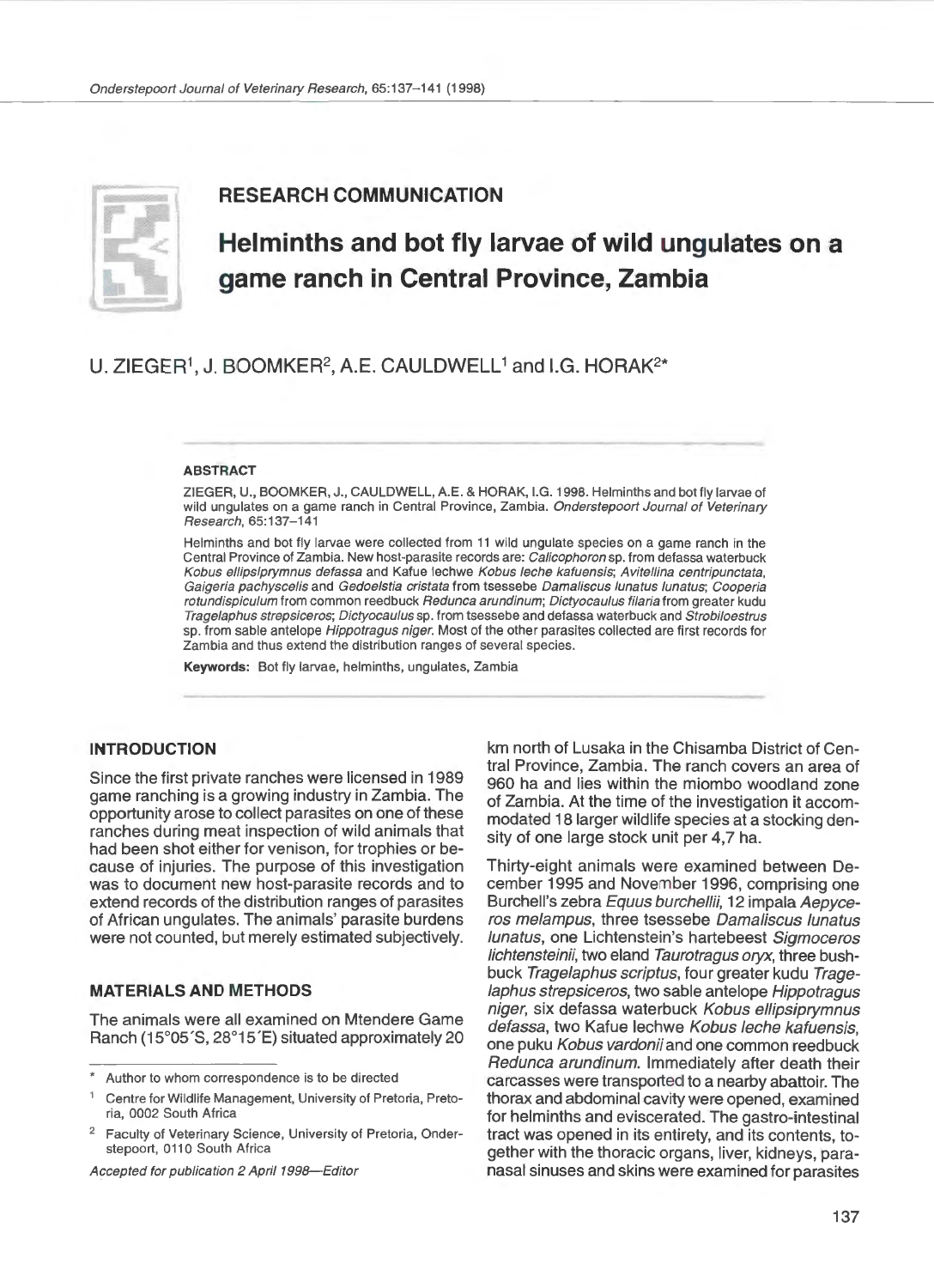according to standard necropsy procedures. Macroscopically visible parasites or samples of these parasites were collected and stored in 70% ethyl alcohol for later identification.

### **RESULTS AND DISCUSSION**

The trematode and cestode species recovered are listed in Table 1 , the nematodes in Table 2 and the bot fly larvae in Table 3. The tables include references to the first record of each parasite per host species in their natural environment, as well a comment as to whether this is a first record for Zambia.

Eight new host-helminth associations were recorded in this study. As only a few studies on the helminths of wildlife have ever been undertaken in Zambia, most of the findings are new for this country. Two of the bot fly larvae recovered are also new host-parasite records.

The wild ruminants generally appeared to harbour small burdens and in most cases only a few parasites were encountered in each individual. However, Calicophoron sp. as well as Stilesia hepatica was found in large numbers in the defassa waterbuck. The single Burchell's zebra examined seemed to be heavily infected with Gastrodiscus aegyptiacus, Anoplocephala perfoliata and Strongylus vulgaris.

It would appear as if several of the helminth species collected in this study were not particulariy host specific, as they were often found in more than one host species. The high stocking density of wildlife on the ranch would facilitate such cross-infection (Horak

| Host and helminth species                                                     | Number of animals infected           | First record                                                           | New record for Zambia    |
|-------------------------------------------------------------------------------|--------------------------------------|------------------------------------------------------------------------|--------------------------|
| Burchell's zebra (1 animal)                                                   |                                      |                                                                        |                          |
| Gastrodiscus aegyptiacus<br>Anoplocephala perfoliata                          | 1<br>1                               | Le Roux 1932<br>v. Linstow 1901                                        | <b>No</b><br>Yes         |
| Impala (12 animals)                                                           |                                      |                                                                        |                          |
| Calicophoron sp.<br>Stilesia hepatica<br>Cysticercus sp.<br>Moniezia benedeni | 1<br>$\Omega$<br>1<br>$\overline{2}$ | Ortlepp 1961 <sup>a</sup><br>Meeser 1952<br>Meeser 1952<br>Hudson 1934 | Yes<br>Yes<br>No.<br>Yes |
| Tsessebe (3 animals)                                                          |                                      |                                                                        |                          |
| Calicophoron sp.<br>Avitellina centripunctata                                 | 1<br>$\mathbf{1}$                    | Eduardo 1982a, b<br>This paper                                         | Yes<br>Yes               |
| Eland (2 animals)                                                             |                                      |                                                                        |                          |
| Moniezia benedeni                                                             | 1                                    | Hudson 1934                                                            | Yes                      |
| Bushbuck (3 animals)                                                          |                                      |                                                                        |                          |
| Stilesia hepatica                                                             | $\mathbf{1}$                         | Fuhrman 1909                                                           | Yes                      |
| Greater kudu (4 animals)                                                      |                                      |                                                                        |                          |
| Fasciola gigantica                                                            | 1                                    | <b>Condy 1972</b>                                                      | No                       |
| Sable antelope (2 animals)                                                    |                                      |                                                                        |                          |
| Calicophoron sp.                                                              | 1                                    | Ortlepp 1961 <sup>a</sup>                                              | Yes                      |
| Defassa waterbuck (6 animals)                                                 |                                      |                                                                        |                          |
| Calicophoron sp.<br>Fasciola gigantica<br>Stilesia hepatica                   | 6<br>1<br>6                          | This paper<br>Stunkard 1929<br>Baer & Fain 1955                        | Yes<br>Yes<br>Yes        |
| Kafue lechwe (2 animals)                                                      |                                      |                                                                        |                          |
| Calicophoron sp.<br>Fasciola gigantica<br>Schistosoma sp.                     | 1<br>1<br>$\mathbf{1}$               | This paper<br>Gallagher et al. 1972<br>Le Roux 1932                    | Yes<br>No<br>No          |

TABLE 1 Trematodes and cestodes recovered from wild ungulates on a game ranch in Central Province, Zambia

C. calicophorum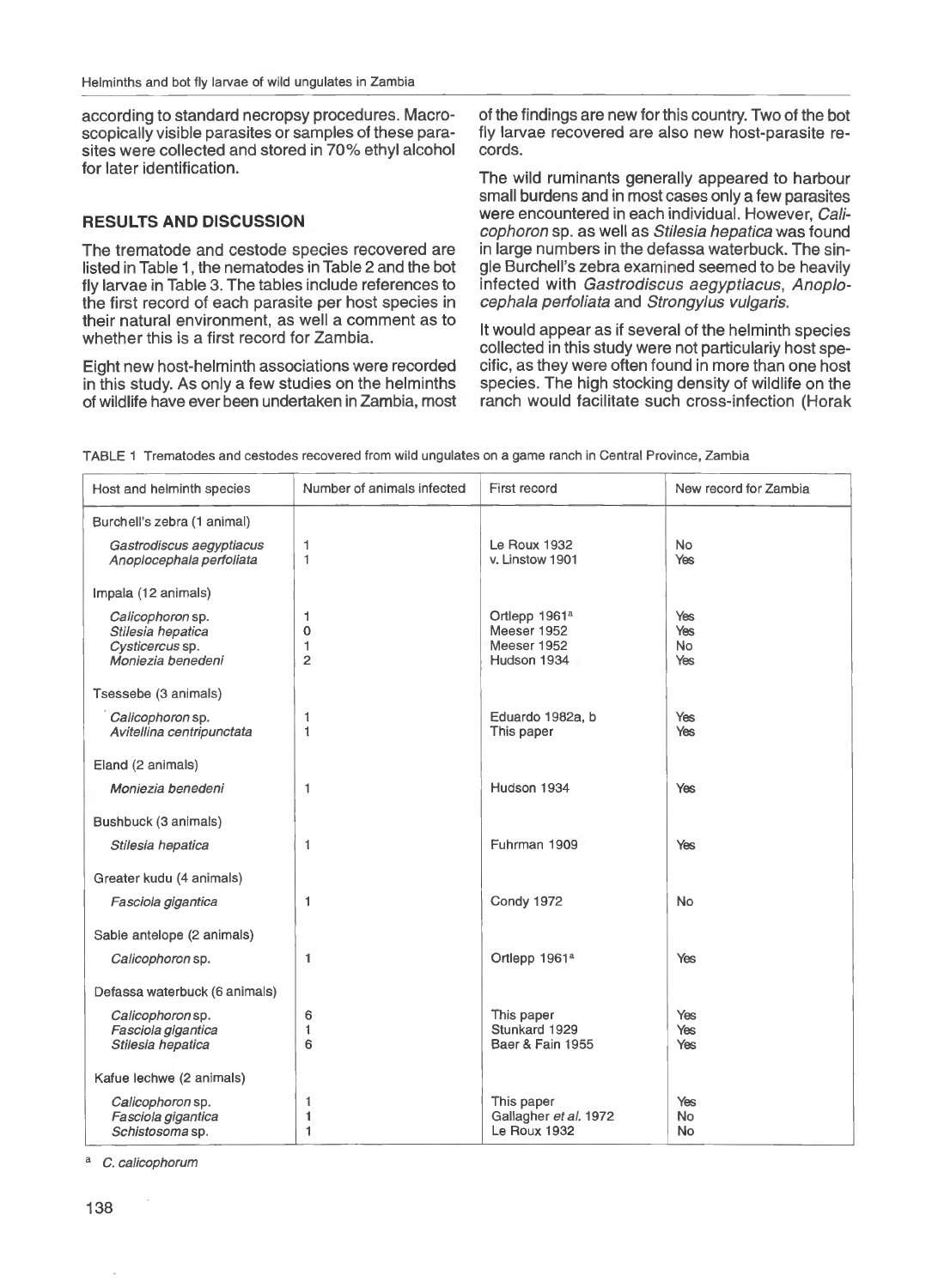1980). The presence of Haemonchus contortus on the ranch warrants attention as it is established in five host species. It is a bloodsucking parasite that can be pathogenic even at low levels of infection. Haemonchus sp. infection was suspected as the main cause of mortality in sable antelope in Zimbabwe under particularly moist conditions (Grobler 1981). Another potentially lethal parasite is Fasciola gigan-

tica, which has been incriminated in mortalities in several wildlife species (Hammond 1972; Condy 1972; Knottenbelt 1990). However, in the present study only three animals were infected. Despite repeated intensive searches involving all water sources on the ranch for the fresh water snail Lymnaea natalensis, the principle intermediate host of this fluke in southern Africa, only two empty shells were found

|  |  |  |  |  |  |  | TABLE 2 Nematodes recovered from wild ungulates on a game ranch in Central Province, Zambia |
|--|--|--|--|--|--|--|---------------------------------------------------------------------------------------------|
|--|--|--|--|--|--|--|---------------------------------------------------------------------------------------------|

| Host and nematode species                                                                                              | Number of animals infected    | First record                                                                                | New record for Zambia                 |
|------------------------------------------------------------------------------------------------------------------------|-------------------------------|---------------------------------------------------------------------------------------------|---------------------------------------|
| Burchell's zebra (1 animal)                                                                                            |                               |                                                                                             |                                       |
| Cylicocyclus insigne<br>Draschia sp.<br>Strongylus vulgaris                                                            | 1<br>1<br>1                   | Le Roux 1932<br>Mönnig 1928 <sup>a</sup><br>Leiper 1909                                     | No.<br>No.<br>Yes                     |
| Impala (12 animals)                                                                                                    |                               |                                                                                             |                                       |
| Cooperioides hamiltoni<br>Cooperioides hepaticae<br>Cooperioides sp.<br>Gaigeria pachyscelis<br>Haemonchus contortus   | 1<br>4<br>3<br>1<br>1         | Mönnig 1932b<br>Ortlepp 1938<br>Mönnig 1932bb<br>Meeser 1952<br>Meeser 1952                 | Yes<br>Yes<br>Yes<br>Yes<br>Yes       |
| Tsessebe (3 animals)                                                                                                   |                               |                                                                                             |                                       |
| Agriostomum cursoni<br>Dictyocaulus sp. females<br>Gaigeria pachyscelis<br>Impalaia sp. females                        | 1<br>$\overline{2}$<br>1<br>1 | Mönnig 1932a<br>This paper<br>This paper<br>Boomker 1977 <sup>c</sup><br>Gibbons et al 1977 | Yes<br><b>Yes</b><br>Yes<br>Yes       |
| Lichtenstein's hartebeest (1 animal)                                                                                   |                               |                                                                                             |                                       |
| Haemonchus contortus                                                                                                   | 1                             | Le Roux 1934                                                                                | <b>No</b>                             |
| Eland (2 animals)                                                                                                      |                               |                                                                                             |                                       |
| Cooperia rotundispiculum<br>Haemonchus contortus<br>Oesophagostomum sp.                                                | 1<br>1<br>1                   | Boomker 1991<br>Mönnig 1933<br>Mönnig 1932b <sup>d</sup>                                    | Yes<br>Yes<br>Yes                     |
| Greater kudu (4 animals)                                                                                               |                               |                                                                                             |                                       |
| Agriostomum gorgonis<br>Cooperia rotundispiculum<br>Dictyocaulus filaria<br>Elaeophora sagitta<br>Haemonchus contortus | 1<br>1<br>1<br>3<br>1         | Le Roux 1934<br>Boomker et al. 1991<br>This paper<br>Mönnig 1926<br>Veglia 1919             | <b>No</b><br>Yes<br>Yes<br>Yes<br>Yes |
| Defassa waterbuck (6 animals)                                                                                          |                               |                                                                                             |                                       |
| Dictyocaulus sp. females                                                                                               | 1                             | This paper                                                                                  | Yes                                   |
| Kafue lechwe (2 animals)                                                                                               |                               |                                                                                             |                                       |
| Haemonchus contortus                                                                                                   | 1                             | <b>Le Roux 1930</b>                                                                         | Yes                                   |
| Reedbuck (1 animal)                                                                                                    |                               |                                                                                             |                                       |
| Cooperia rotundispiculum<br>Setaria bicoronata                                                                         | 1<br>1                        | This paper<br>Yeh 1959                                                                      | Yes<br>Yes                            |

 $b$  D. megastoma

 $\frac{b}{c}$  C. hamiltoni

 $\frac{c}{d}$  *I.* tuberculata

O. walkeri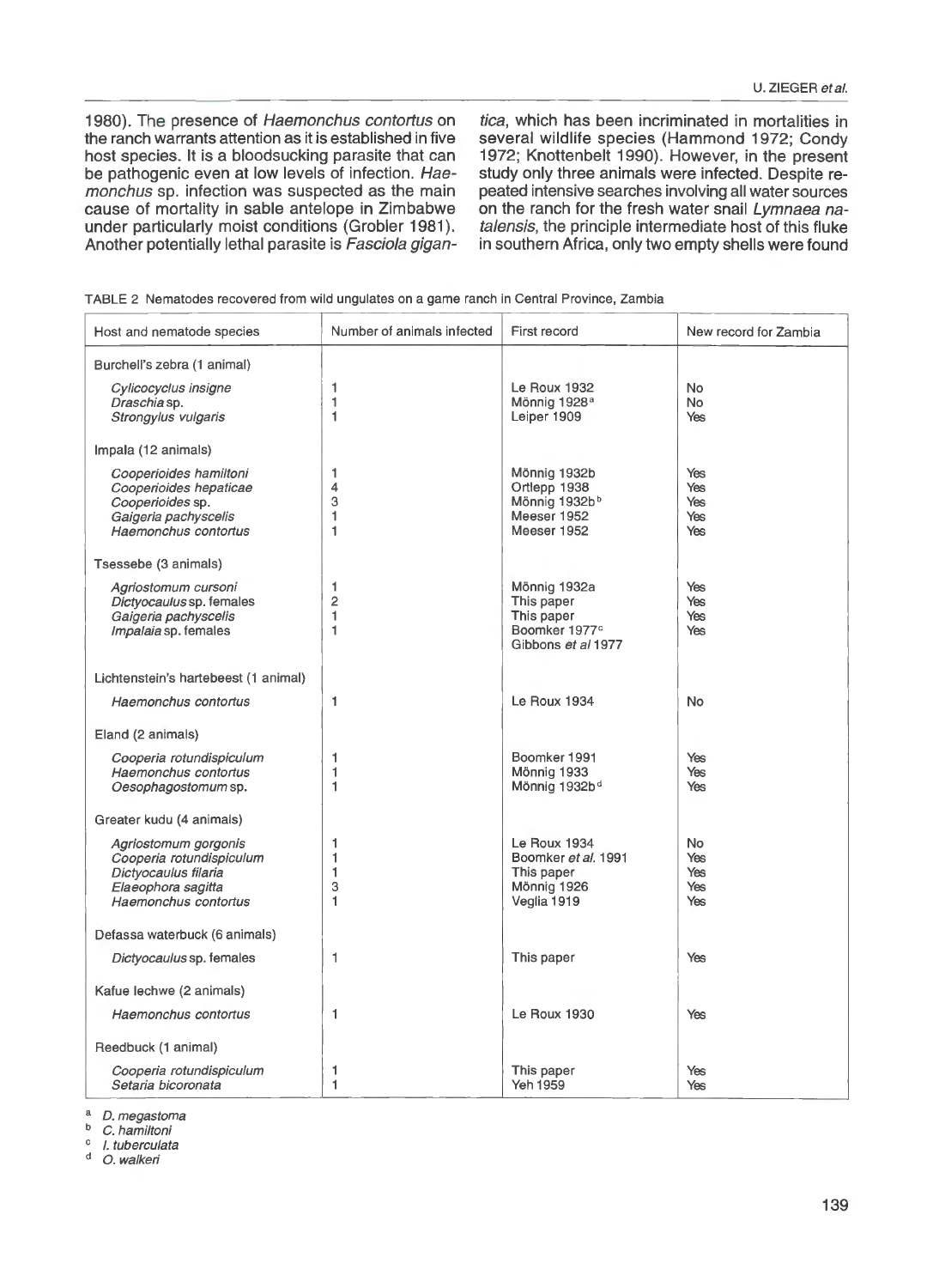| Host and bot fly species                                                                                                                    | Number of animals infected | First record                                                       | New record for Zambia                 |
|---------------------------------------------------------------------------------------------------------------------------------------------|----------------------------|--------------------------------------------------------------------|---------------------------------------|
| Burchell's zebra (1 animal)                                                                                                                 |                            |                                                                    |                                       |
| Gasterophilus haemorrhoidalis<br>Gasterophilus meridionalis<br>Gasterophilus nasalis<br>Gasterophilus pecorum<br>Gasterophilus ternicinctus |                            | Zumpt 1965<br>Zumpt 1965<br>Zumpt 1965<br>Zumpt 1965<br>Zumpt 1965 | No.<br>No.<br>No.<br>Yes<br><b>No</b> |
| Tsessebe (3 animals)                                                                                                                        |                            |                                                                    |                                       |
| Gedoelstia cristata<br>Oestrus variolosus                                                                                                   |                            | This paper<br>Zumpt 1965                                           | Yes<br><b>No</b>                      |
| Sable antelope (2 animals)                                                                                                                  |                            |                                                                    |                                       |
| Strobiloestrus sp.                                                                                                                          |                            | This paper                                                         | <b>Yes</b>                            |
| Kafue lechwe (2 animals)                                                                                                                    |                            |                                                                    |                                       |
| Strobiloestrus sp.                                                                                                                          |                            | Zumpt 1961 <sup>a</sup>                                            | <b>No</b>                             |

| TABLE 3 Bot fly larvae recovered from wild ungulates on a game ranch in Central Province, Zambia |
|--------------------------------------------------------------------------------------------------|
|--------------------------------------------------------------------------------------------------|

a S. vanzyli

(Zieger 1998). It is possible that some F. gigantica were introduced onto the ranch with their mammal hosts during the initial game stocking programme in 1990/1991. If indeed there are no intermediate snail hosts on the ranch, the infection could be self-limiting.

#### **ACKNOWLEDGEMENTS**

We thank Mr and Mrs M. O'Donnell who provided U. Zieger and A.E. Cauldwell with accommodation and permitted us to undertake this study on their ranch. We are grateful to Mr C. Harvey, whose abattoir facilities were used.

#### **REFERENCES**

- BAER, J.G. & FAIN, A. 1955. Cestodes. Exploration du Pare National de l'Upemba. Mission G. F. de Witte, (1946-1949), Brussels: 36-38.
- BOOMKER, J. 1977. A revision of the genus Impalaia Mönnig, 1924. Onderstepoort Journal of Veterinary Research, 44:131- 138.
- BOOMKER, J. 1991. Parasites of South African wildlife. XI. Description of a new race of Cooperia rotundispiculum Khalil & Gibbons, 1980. Onderstepoort Journal of Veterinary Research, 58:271-273.
- BOOMKER, J., HORAK, I.G. & KNIGHT, M.M. 1991. Parasites of South African wildlife. IX. Helminths of kudu, Tragelaphus strepsiceros, in the eastern Cape Province. Onderstepoort Journal of Veterinary Research, 58:203-204.
- CONDY, J.B. 1972. Observations on levels of internal parasites in free living Rhodesian wild life. I. Kudu [Tragelaphus strepsiceros (Pallas, 1766)]. Zoologica Aficana, 7:413-418.
- EDUARDO, S.L. 1982a. The taxonomy of the family Paramphistomidae Fischoeder, 1901 with special reference to the mor-

phology of species occurring in ruminants. I. General considerations. Systematic Parasitology, 4:7-57.

- EDUARDO, S.L. 1982b. The taxonomy of the family Paramphistomidae Fischoeder, 1901 with special reference to the morphology of species occurring in ruminants. II. Revision of the genus Paramphistomum Fischoeder, 1901 . Systematic Parasitology, 4:189-238.
- FUHRMANN, O. 1909. Cestodes. Wissenschaftliche Ergebnisse der Schwedischen Zoologischen Expedition zum Kilimandjaro, Meru Deutsch-Ostafrikas 1905-06 (Sjostedt), Stockholm, Abteilung 22: Vermes (2):11-12 (cited by Round 1968).
- GALLAGHER, J., MACADAM, 1. , SAYER, J. & VAN LAVIEREN, L.P. 1972. Pulmonary tuberculosis in free-living lechwe antelope in Zambia. Tropical Animal Health and Production, 4:204-213.
- GIBBONS, LYNDA M., DURETTE-DESSET, MARIE-CLAUDE & DAYNES, P. 1977. A review of the genus Impalaia Mönnig, 1923 (Nematoda: Trichostrongylidae). Annales de Parasitologie Humaine et Comparée, 52:435-446.
- GROBLER, J.H. 1981 . Parasites and mortality of sable Hippotragus niger niger (Harris, 1938) in the Matopos, Zimbabwe. Koedoe, 24:119-123.
- HAMMOND, J.A. 1972. Infections with Fasciola spp. in wildlife in Africa. Tropical Animal Health and Production, 4:1-13.
- HORAK, I.G. 1980. The control of parasites in antelope in small game reserves. Journal of the South African Veterinary Association, 51:17-19.
- HUDSON, J.R. 1934. A list of cestodes known to occur in East African mammals, birds and reptiles. Journal of the East African and Ugandan Natural History Society, 49-50:205-217 (cited by Round 1968}.
- KNOTTENBELT, M.K. 1990. Causes of mortality in impala (Aepyceros melampus) on 20 game farms in Zimbabwe. Veterinary Record, 127:282-285.
- LEIPER, R.T. 1909. Nematodes. Wissenschaftliche Ergebnisse der Schwedischen Zoogischen Expedition zum Kilimandjaro, Meru Deutsch-Ostafrikas 1905-06 (Sjostedt), Stockholm, Abteilung 22: Vermes (3):23-26 (cited by Round 1968).